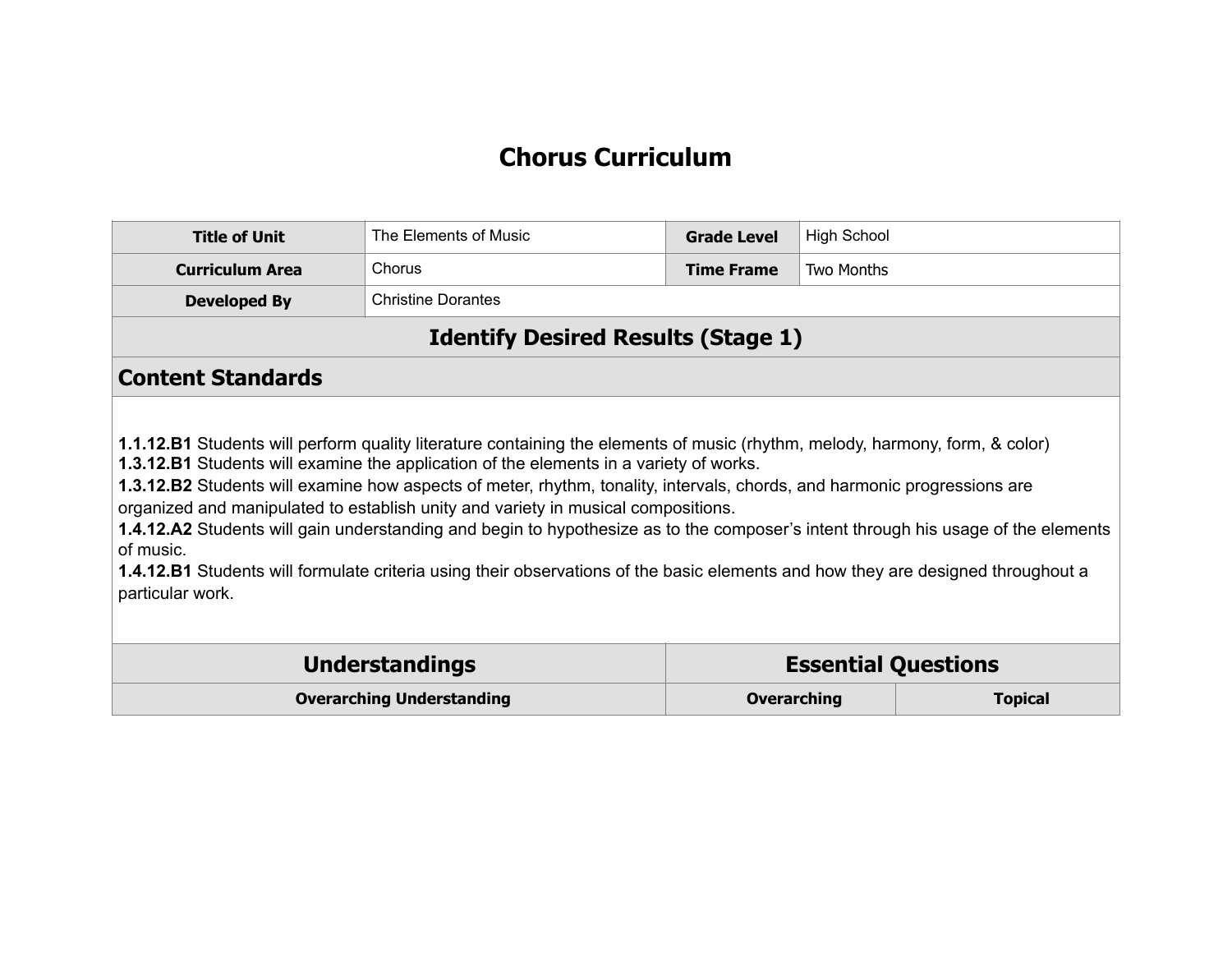| Major and minor keys are built upon scales and steps. Each step<br>affects the tonality of the scale.<br>The elements of music are the building blocks in which music is based<br>in.<br>Composers manipulate the elements of music to demonstrate<br>different intents and feelings.<br>One can make informed observations about music by interpreting the<br>4.<br>elements of music. | How does an understanding of<br>the musical elements enrich<br>the artistic experience?<br>What progression should be<br>taken in order to provide a<br>sound foundation for a musical<br>experience? | What would happen if one of<br>the elements were missing<br>from a song?<br>How could changing a specific<br>element change an entire<br>composition? |
|-----------------------------------------------------------------------------------------------------------------------------------------------------------------------------------------------------------------------------------------------------------------------------------------------------------------------------------------------------------------------------------------|-------------------------------------------------------------------------------------------------------------------------------------------------------------------------------------------------------|-------------------------------------------------------------------------------------------------------------------------------------------------------|
| <b>Related Misconceptions</b><br>Beat is the same as rhythm.<br>All Music is the same.<br>Music should be learned aurally.<br><b>Knowledge</b><br>Students will know                                                                                                                                                                                                                    | <b>Skills</b><br>Students will be able to                                                                                                                                                             |                                                                                                                                                       |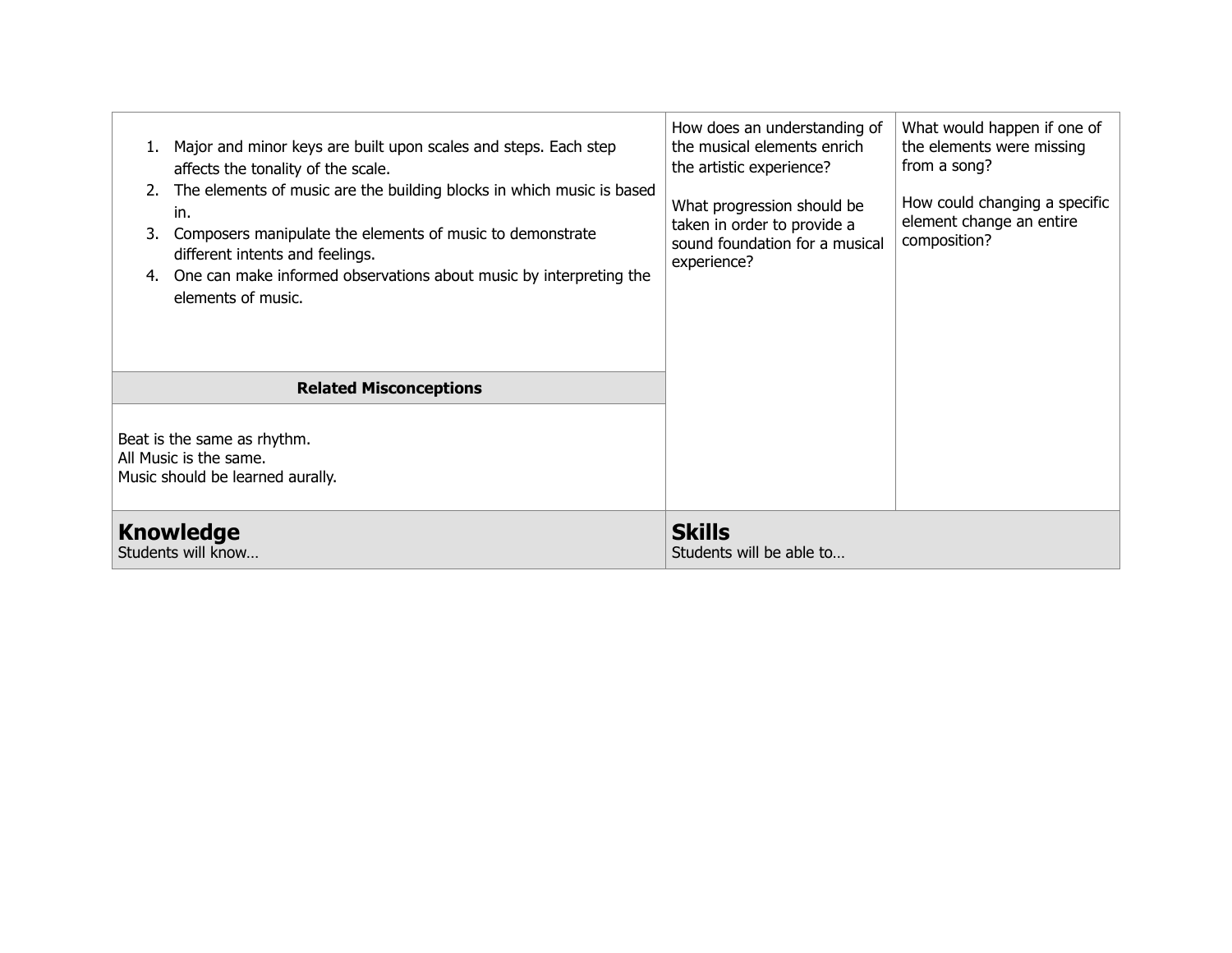| 1. How to identify and sing in all Major and Minor Key Signatures.<br>2. How to properly subdivide complex rhythms.<br>3. How to employ appropriate musical vocabulary when analyzing<br>choral works and/or performances.<br>4. How to achieve excellent intonation within the ensemble through<br>active listening skills. | 1. Sing scales and modes on solfege or [a].<br>2. Demonstrate a mastery of the Cohen Hand Signals.<br>3. Sing and aurally identify all intervals and triads.<br>4. Identify, define, and perform standard notation symbols.<br>5. Perform varying music in large ensembles using<br>musical elements.<br>6. Perform sight-reading examples with accuracy.<br>7. Identify the melody, counter-melody, & accompaniment<br>within the vocal ensemble.<br>8. Sing one person per part for vocal assessments. |  |  |
|------------------------------------------------------------------------------------------------------------------------------------------------------------------------------------------------------------------------------------------------------------------------------------------------------------------------------|----------------------------------------------------------------------------------------------------------------------------------------------------------------------------------------------------------------------------------------------------------------------------------------------------------------------------------------------------------------------------------------------------------------------------------------------------------------------------------------------------------|--|--|
| <b>Assessment Evidence (Stage 2)</b>                                                                                                                                                                                                                                                                                         |                                                                                                                                                                                                                                                                                                                                                                                                                                                                                                          |  |  |
| <b>Performance Task Description</b>                                                                                                                                                                                                                                                                                          |                                                                                                                                                                                                                                                                                                                                                                                                                                                                                                          |  |  |

┱

٦

Τ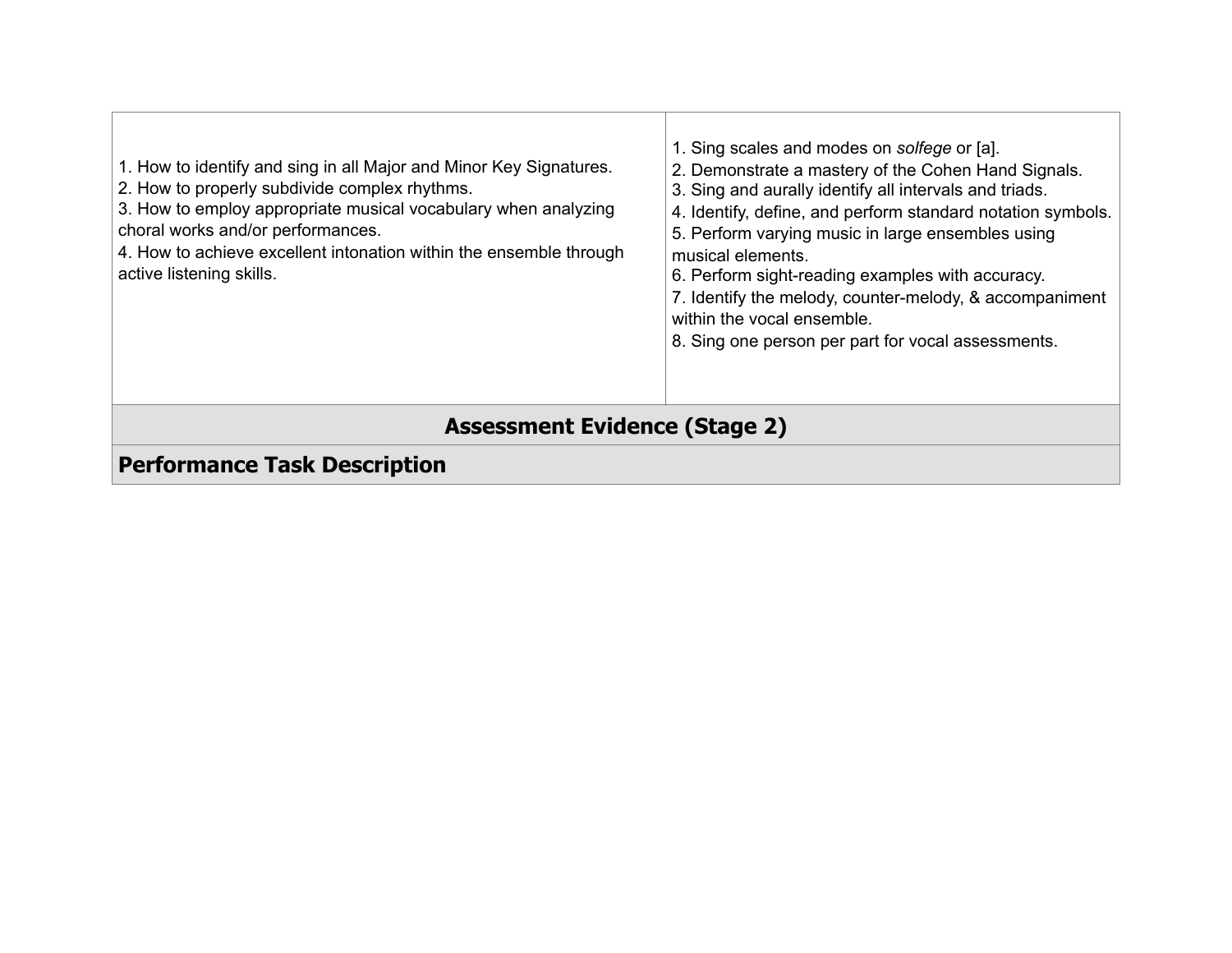| Students will further develop the linguistic value of music through a better understanding of its<br>variety of elements.<br>1. Scale Assessment<br>2. Repertoire Assessment                                                                                                                                                                                                                                                                                                                                                                                                                                                                                            |  |  |
|-------------------------------------------------------------------------------------------------------------------------------------------------------------------------------------------------------------------------------------------------------------------------------------------------------------------------------------------------------------------------------------------------------------------------------------------------------------------------------------------------------------------------------------------------------------------------------------------------------------------------------------------------------------------------|--|--|
| 3. Rhythm Assessment<br>4. Smart Music Assignments<br>5. Music Vocabulary Assessment<br>6. Sight Singing Assessment<br>1. Analyze the elements of music for and their related concepts.<br>Goal<br>2. Describe elements of music, using appropriate music vocabulary, found within choral works<br><b>Role</b><br><b>Audience</b><br>being performed.<br><b>Situation</b><br>3. Demonstrate knowledge of the basic principles of meter, rhythm, and harmony in the analysis<br><b>Product/Performance</b><br>and preparation of music.<br><b>Standards</b><br>4. Speculate on the composer's intent, using and citing embedded clues to substantiate the<br>hypothesis. |  |  |
| <b>Other Evidence</b>                                                                                                                                                                                                                                                                                                                                                                                                                                                                                                                                                                                                                                                   |  |  |
| Read/perform a variety of choral repertoire from an extensive library of music. See Appendix "A" for further resource guides.                                                                                                                                                                                                                                                                                                                                                                                                                                                                                                                                           |  |  |

### **Learning Plan (Stage 3)**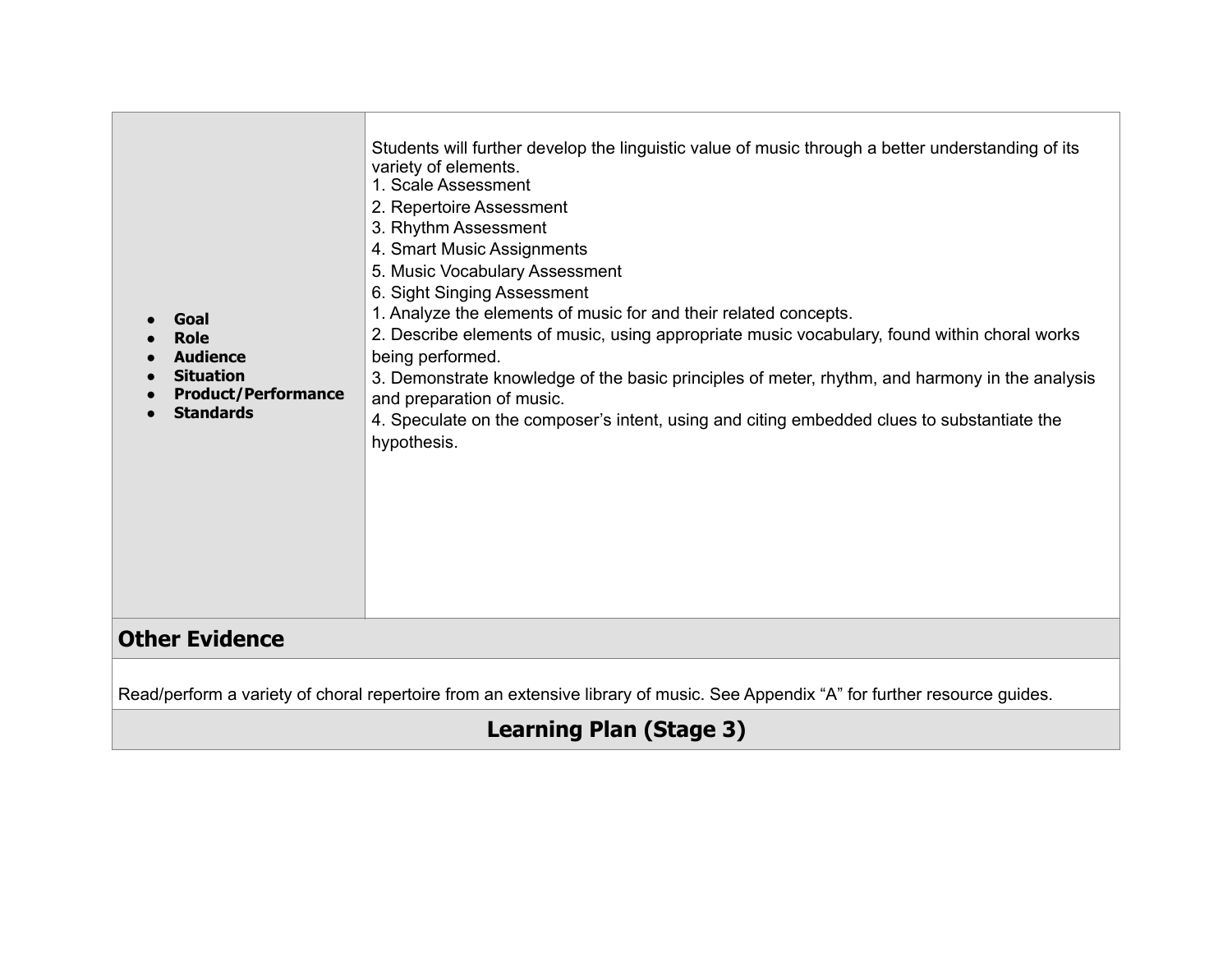- **Where are your students headed? Where have they been? How will you make sure the students know where they are going?**
- **How will you hook students at the beginning of the unit?**
- **What events will help students experience and explore the big idea and questions in the unit? How will you equip them with needed skills and knowledge?**
- **How will you cause students to reflect and rethink? How will you guide them in rehearsing, revising, and refining their work?**
- **How will you help students to exhibit and self-evaluate their growing skills, knowledge, and understanding throughout the unit?**
- **How will you tailor and otherwise personalize the learning plan to optimize the engagement and effectiveness of ALL students, without compromising the goals of the unit?**
- **How will you organize and sequence the learning activities to optimize the engagement and achievement of ALL students?**

Students in auditioned chorus may or may not have an understanding of music theory . The goal for this unit is to prepare them towards music literacy. Their goal will be skill specific repertoire that they will prepare for public performances. Each essential question is tailored for students to to decide what a quality performance includes, and judge how they can produce a quality sound. Students will assess both other choirs and their own performances.

- Students will learn and practice all major scales and vocalises.
- Students will watch different choirs and ensembles to determine what constitutes an effective performance. Students will generate a rubric based on this.
- Students will begin a listening journal to develop their taste and preference in choral music.
- Students will relate learning a song to Bloom's taxonomy.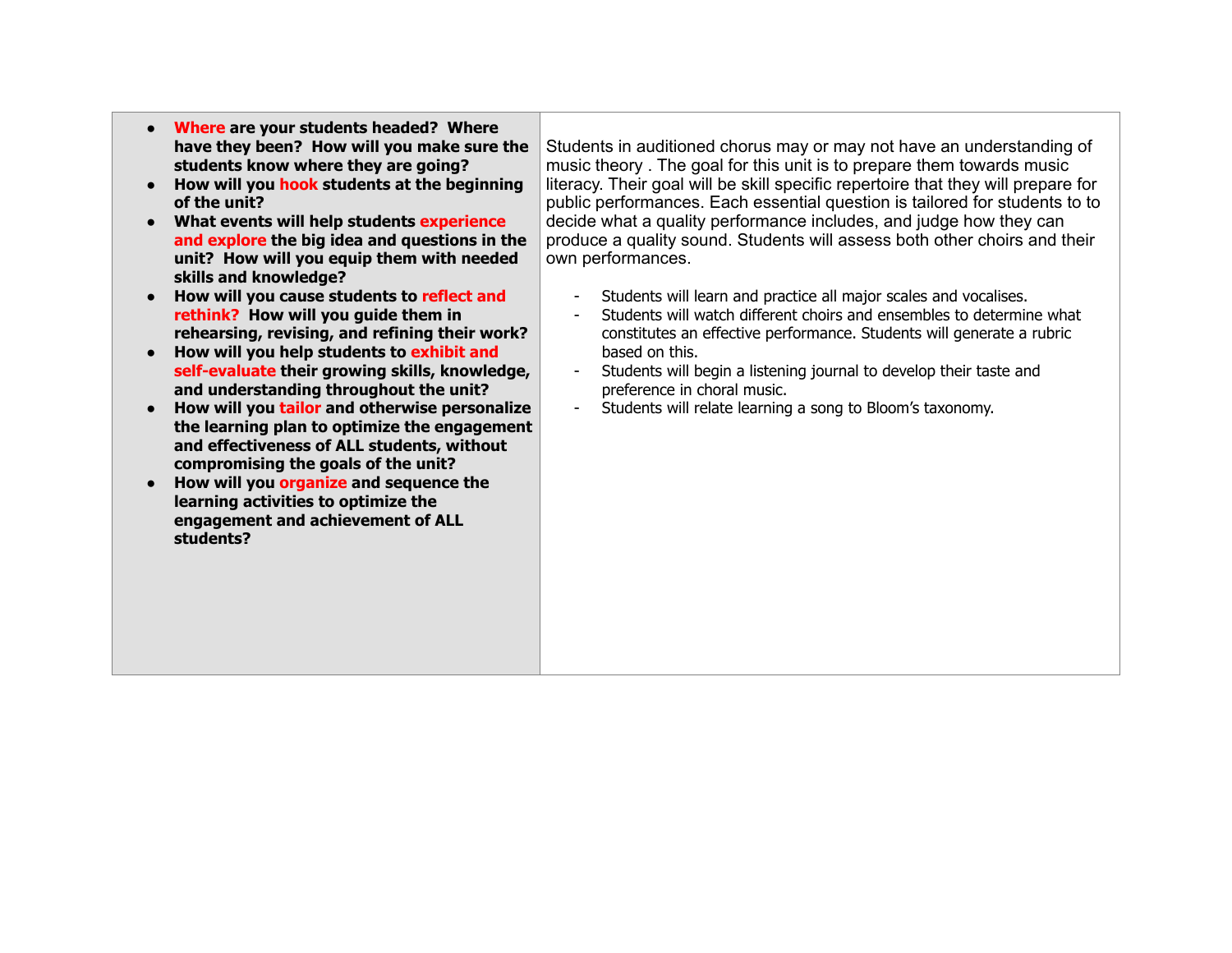## **Unit 2**

| <b>Title of Unit</b>                                                                                                                                                                                                                                                                                                                                                                                                                                                                                                                                                               | <b>Musical Expression</b>                           | <b>Grade Level</b> | High School    |
|------------------------------------------------------------------------------------------------------------------------------------------------------------------------------------------------------------------------------------------------------------------------------------------------------------------------------------------------------------------------------------------------------------------------------------------------------------------------------------------------------------------------------------------------------------------------------------|-----------------------------------------------------|--------------------|----------------|
| <b>Curriculum Area</b>                                                                                                                                                                                                                                                                                                                                                                                                                                                                                                                                                             | Chorus                                              | <b>Time Frame</b>  | Two Months     |
| <b>Developed By</b>                                                                                                                                                                                                                                                                                                                                                                                                                                                                                                                                                                | <b>Christine Dorantes</b>                           |                    |                |
| <b>Identify Desired Results (Stage 1)</b>                                                                                                                                                                                                                                                                                                                                                                                                                                                                                                                                          |                                                     |                    |                |
| <b>Content Standards</b>                                                                                                                                                                                                                                                                                                                                                                                                                                                                                                                                                           |                                                     |                    |                |
| 1.1.12.B2 Students will utilize their knowledge of the elements in the deconstruction and performance of complex choral literature<br>from diverse cultural contexts.<br><b>1.4.12.A1</b> Students will use contextual clues to differentiate between unique and common properties and be able to interpret the<br>cultural implications of works of music.<br><b>1.4.12.A3</b> Students will develop intuitive musical expression to a variety of choral literature using historical significance, cultural<br>context, and originality as criteria for one's own interpretation. |                                                     |                    |                |
|                                                                                                                                                                                                                                                                                                                                                                                                                                                                                                                                                                                    | <b>Understandings</b><br><b>Essential Questions</b> |                    |                |
|                                                                                                                                                                                                                                                                                                                                                                                                                                                                                                                                                                                    | <b>Overarching Understanding</b>                    | <b>Overarching</b> | <b>Topical</b> |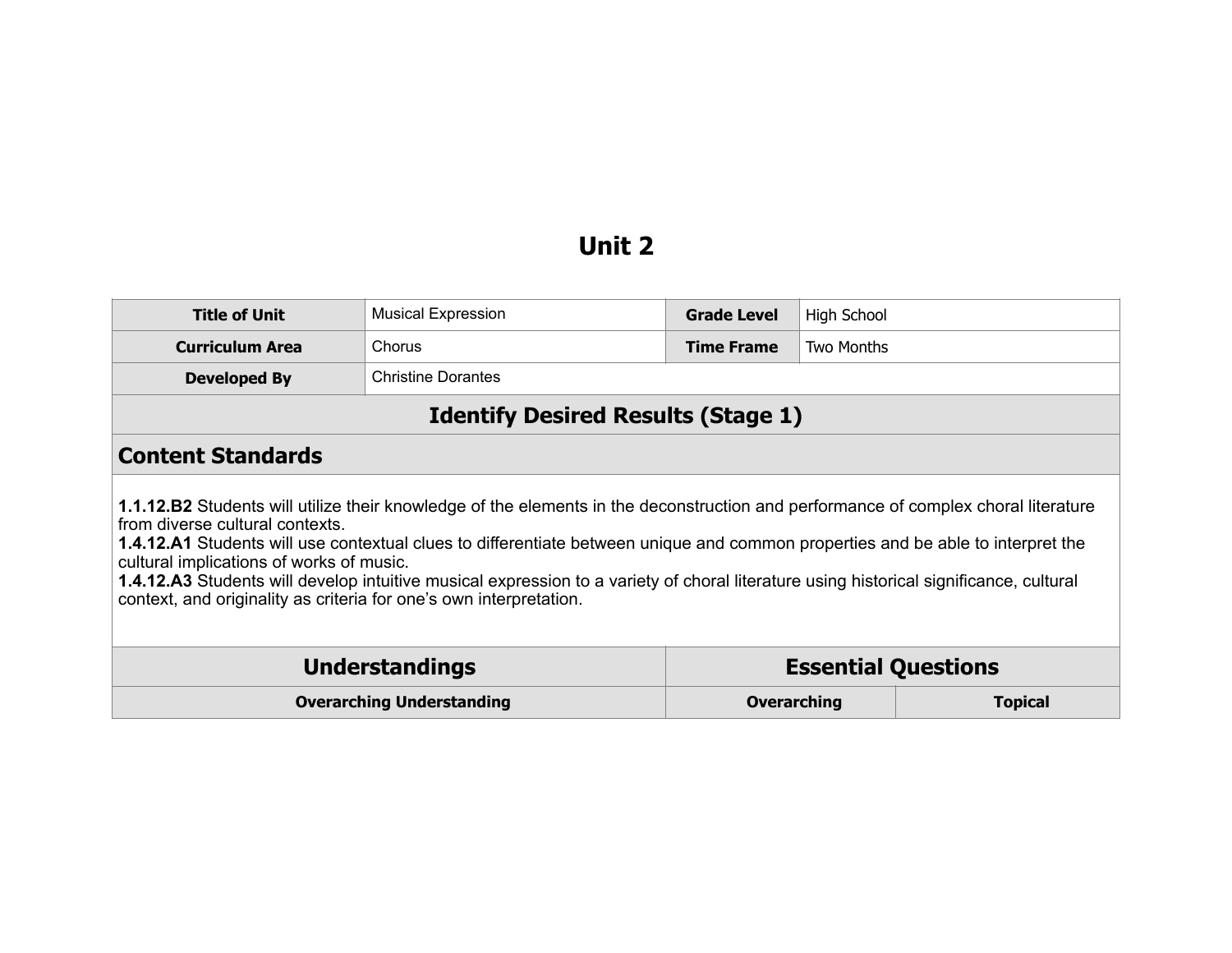| Dynamics add variation and emotion to a piece of music.<br>Vocalises develop skill and articulation in everyday musical<br>pieces.<br>Silence is as powerful a tool as sonority.<br>Musical phrases are controlled and completed by syllabic<br>stress, vowels, and breath. | How does musicality affect<br>the style of a piece?<br>What impact does phrasing<br>have on a piece of music?<br>How does adding musical                                                                                                                                           | What would happen if you<br>ignored every musical<br>direction in a piece of music?<br>How can breathing at<br>punctuation affect a musical<br>phrase? |  |  |
|-----------------------------------------------------------------------------------------------------------------------------------------------------------------------------------------------------------------------------------------------------------------------------|------------------------------------------------------------------------------------------------------------------------------------------------------------------------------------------------------------------------------------------------------------------------------------|--------------------------------------------------------------------------------------------------------------------------------------------------------|--|--|
| <b>Related Misconceptions</b>                                                                                                                                                                                                                                               | expression to a piece of<br>music enhance its                                                                                                                                                                                                                                      | In what ways is staggered<br>breathing useful?                                                                                                         |  |  |
| You breathe through your diaphragm.<br>Loud is the same thing as high singing.<br>Diction is controlled by the jaw, and not by the breath.<br>Vowels should be controlled by the jaw.                                                                                       | performance?                                                                                                                                                                                                                                                                       | Compare and contrast a<br>performance where the choir<br>sings and breathes together<br>and a performance where<br>they do not.                        |  |  |
| <b>Knowledge</b><br>Students will know                                                                                                                                                                                                                                      | <b>Skills</b><br>Students will be able to                                                                                                                                                                                                                                          |                                                                                                                                                        |  |  |
| 1. How to use dynamics and articulation to give a piece proper<br>phrasing.<br>2. How to perform music with proper phrasing.<br>3. General phrasing tendencies.<br>4. Historical and cultural stylistic differences and how to apply them to<br>various works.              | 1. Perform with proper dynamics and articulation.<br>2. Understand where the high and low points in a phrase<br>are and use dynamics accordingly.<br>3. Memorize basic phrasing rules and apply them in<br>music.<br>4. Memorize styles of different cultures and historical eras. |                                                                                                                                                        |  |  |
|                                                                                                                                                                                                                                                                             | <b>Assessment Evidence (Stage 2)</b>                                                                                                                                                                                                                                               |                                                                                                                                                        |  |  |
| <b>Performance Task Description</b>                                                                                                                                                                                                                                         |                                                                                                                                                                                                                                                                                    |                                                                                                                                                        |  |  |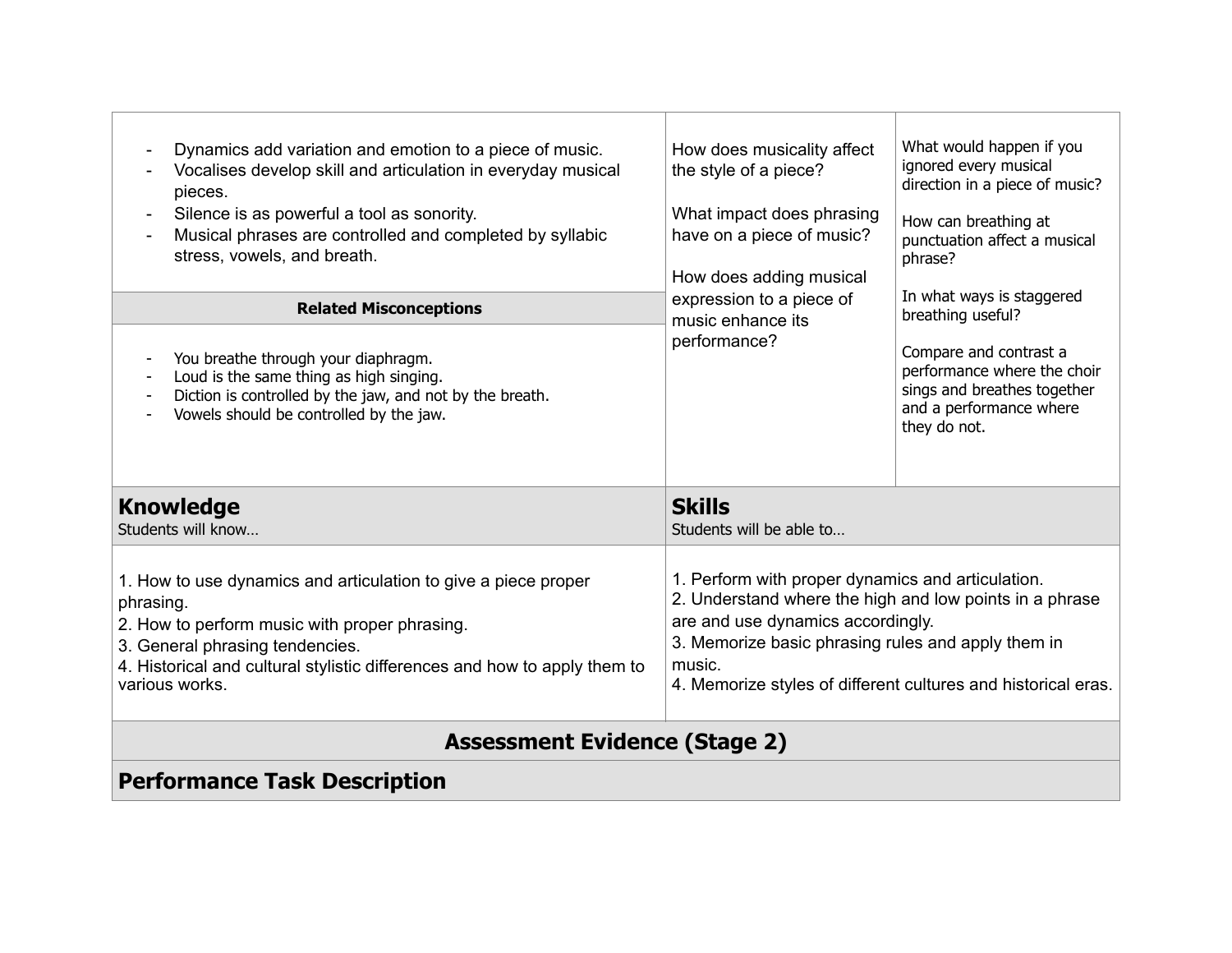| Goal<br><b>Role</b><br><b>Audience</b><br><b>Situation</b><br><b>Product/Performance</b><br><b>Standards</b> | Students will nurture creativity through musical expression by eliciting aesthetic and intellectual<br>responses.<br>1. Students will sing through a piece, followed by a quiz on<br>what time period and/or<br>culture it originated.<br>2. Students will be given a piece and asked to sing it in a certain style.<br>3. Students will read aloud a passage from a text while being evaluated on expressiveness/<br>creativity. |  |
|--------------------------------------------------------------------------------------------------------------|-----------------------------------------------------------------------------------------------------------------------------------------------------------------------------------------------------------------------------------------------------------------------------------------------------------------------------------------------------------------------------------------------------------------------------------|--|
| <b>Other Evidence</b>                                                                                        |                                                                                                                                                                                                                                                                                                                                                                                                                                   |  |
|                                                                                                              |                                                                                                                                                                                                                                                                                                                                                                                                                                   |  |
| <b>Learning Plan (Stage 3)</b>                                                                               |                                                                                                                                                                                                                                                                                                                                                                                                                                   |  |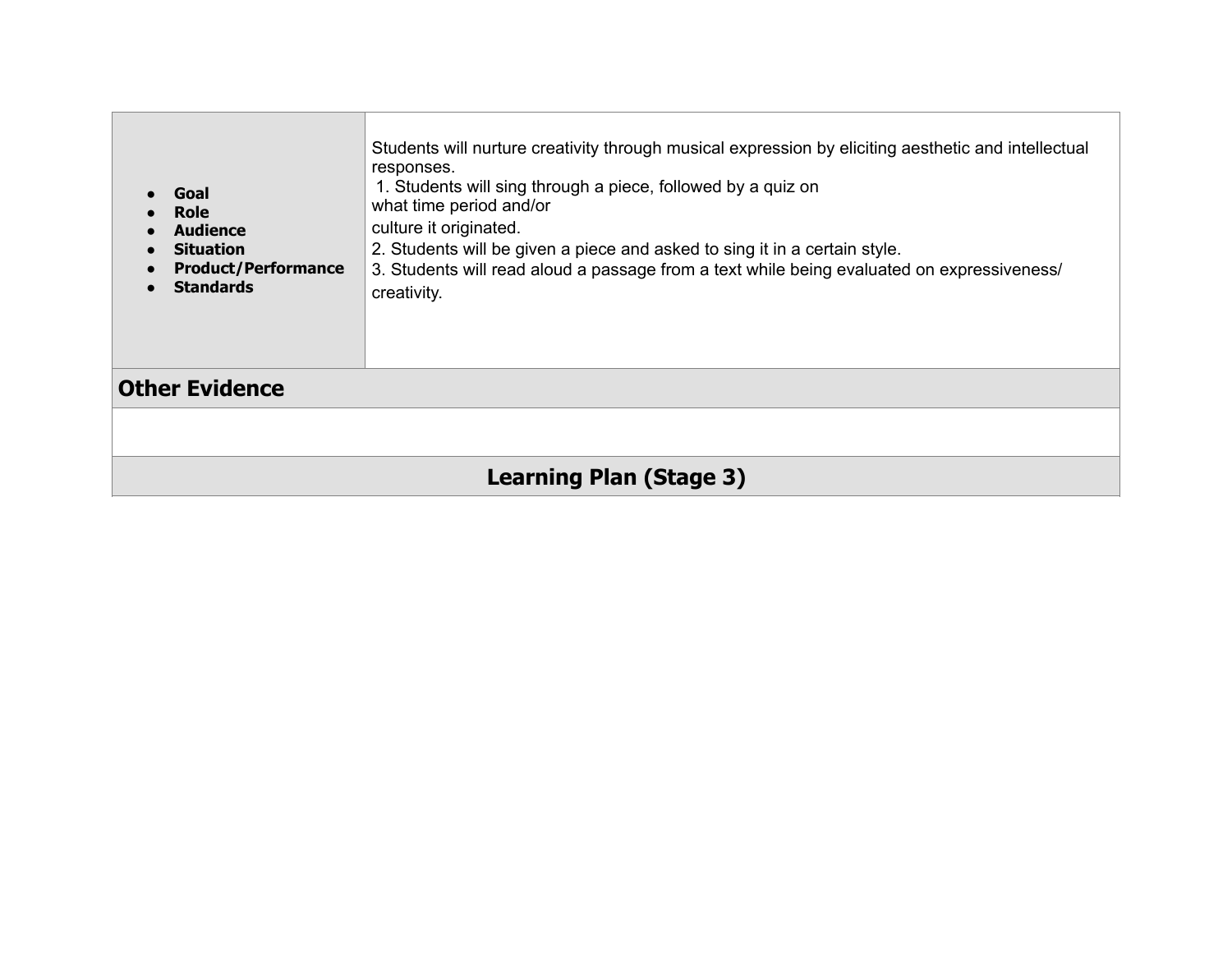- **Where are your students headed? Where have they been? How will you make sure the students know where they are going?**
- **How will you hook students at the beginning of the unit?**
- **What events will help students experience and explore the big idea and questions in the unit? How will you equip them with needed skills and knowledge?**
- **How will you cause students to reflect and rethink? How will you guide them in rehearsing, revising, and refining their work?**
- **How will you help students to exhibit and self-evaluate their growing skills, knowledge, and understanding throughout the unit?**
- **How will you tailor and otherwise personalize the learning plan to optimize the engagement and effectiveness of ALL students, without compromising the goals of the unit?**
- **How will you organize and sequence the learning activities to optimize the engagement and achievement of ALL students?**

The next level of music literacy is muscality. Once students can read music is is time for them to make music. The winter concert will be a cumulative assessment opportunities where students will demonstrate artistry and reflection in a variety of styles.

- Students will evaluate the different aspects that go into effective singing by recognizing the processes that occur in their body when vocalizing.
- Students will begin a practice journal to set weekly goals. At the end of the week they will review their journal with their teacher and peers to reflect on their practice and performance.
- Students will reinforce their playing techniques and musicianship by preparing for the winter concert, which will be a formative assessment.
- Students will record themselves and assess their use of musicianship skills to self evaluate their performances. The whole choir will eventually do this as well.
- Students will eventually get used to watching themselves perform and assessing their performances objectively based on their own performance [rubric. \(sample below\) https://docs.google.com/a/aulcs.org/document/d/](https://docs.google.com/a/aulcs.org/document/d/182tnWAXtzNpotWp9P4KXTaKLgcUK-QyNvKX8LjmXT34/edit?usp=drive_web) 182tnWAXtzNpotWp9P4KXTaKLgcUK-QyNvKX8LjmXT34/edit? usp=drive\_web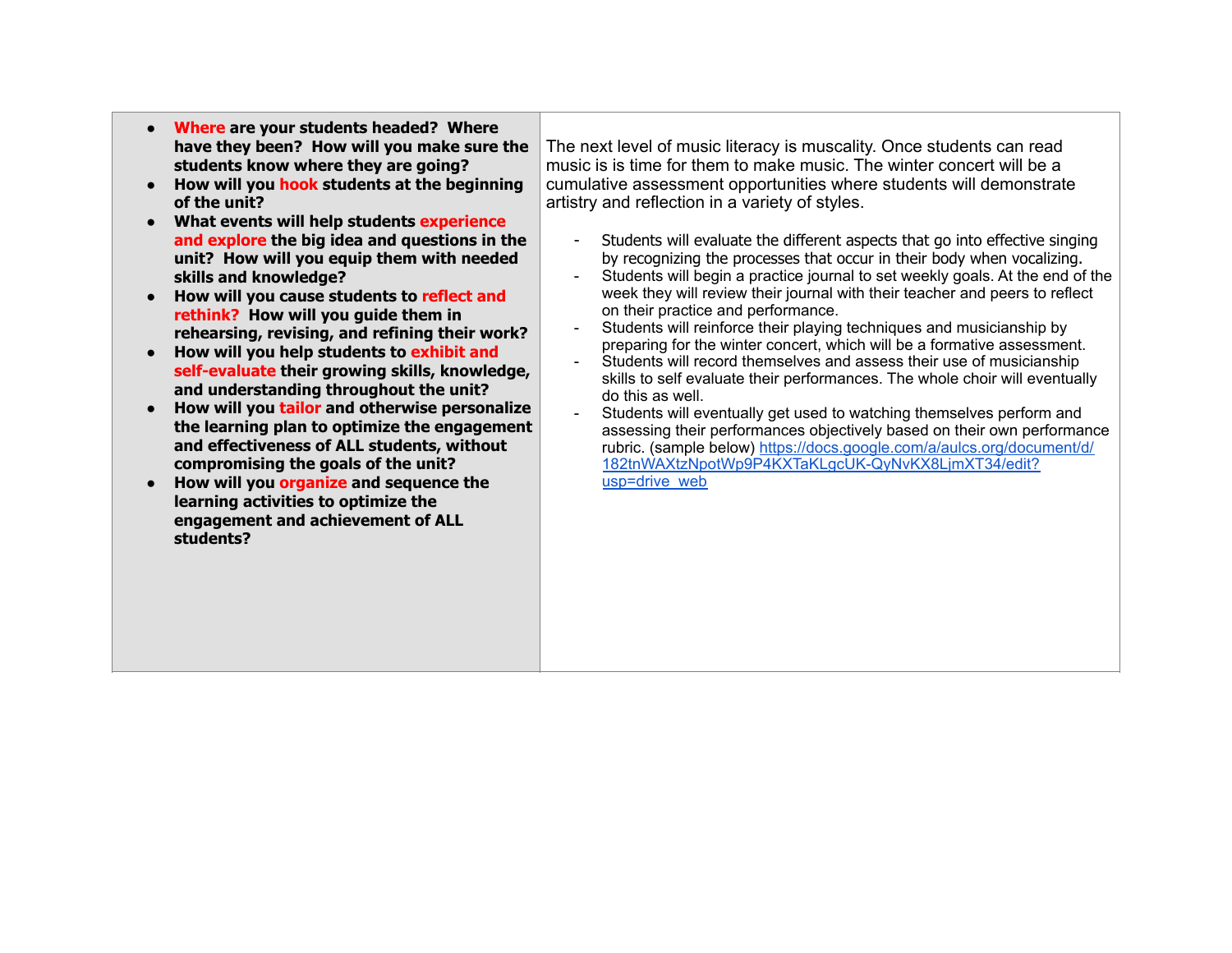# **Unit 3**

| <b>Title of Unit</b>                                                                                                                                                                                                                                                                                                                                                                                                                                                                                                                                                                                                                                                                 | <b>Musical Awareness</b>                            | <b>Grade Level</b> | <b>High School</b> |                |
|--------------------------------------------------------------------------------------------------------------------------------------------------------------------------------------------------------------------------------------------------------------------------------------------------------------------------------------------------------------------------------------------------------------------------------------------------------------------------------------------------------------------------------------------------------------------------------------------------------------------------------------------------------------------------------------|-----------------------------------------------------|--------------------|--------------------|----------------|
| <b>Curriculum Area</b>                                                                                                                                                                                                                                                                                                                                                                                                                                                                                                                                                                                                                                                               | Chorus                                              | <b>Time Frame</b>  | Two Months         |                |
| <b>Developed By</b>                                                                                                                                                                                                                                                                                                                                                                                                                                                                                                                                                                                                                                                                  | <b>Christine Dorantes</b>                           |                    |                    |                |
|                                                                                                                                                                                                                                                                                                                                                                                                                                                                                                                                                                                                                                                                                      | <b>Identify Desired Results (Stage 1)</b>           |                    |                    |                |
| <b>Content Standards</b>                                                                                                                                                                                                                                                                                                                                                                                                                                                                                                                                                                                                                                                             |                                                     |                    |                    |                |
| <b>1.2.12.A1</b> Students will determine how music has influenced world cultures throughout history.<br>1.2.12.A2 Students will justify the impact of innovations in the arts (e.g., the availability of music online) on societal norms and<br>habits of mind in various historical eras.<br><b>1.4.12.A4</b> Students will evaluate how exposure to various cultures influences individual, emotional, intellectual, and kinesthetic<br>responses to music.<br>1.4.12.B3 Students will determine the role of music & music-making in a global society by analyzing the influence of technology on<br>the performing arts for consumers, creators, and performers around the world. |                                                     |                    |                    |                |
|                                                                                                                                                                                                                                                                                                                                                                                                                                                                                                                                                                                                                                                                                      | <b>Understandings</b><br><b>Essential Questions</b> |                    |                    |                |
| <b>Overarching Understanding</b>                                                                                                                                                                                                                                                                                                                                                                                                                                                                                                                                                                                                                                                     |                                                     | <b>Overarching</b> |                    | <b>Topical</b> |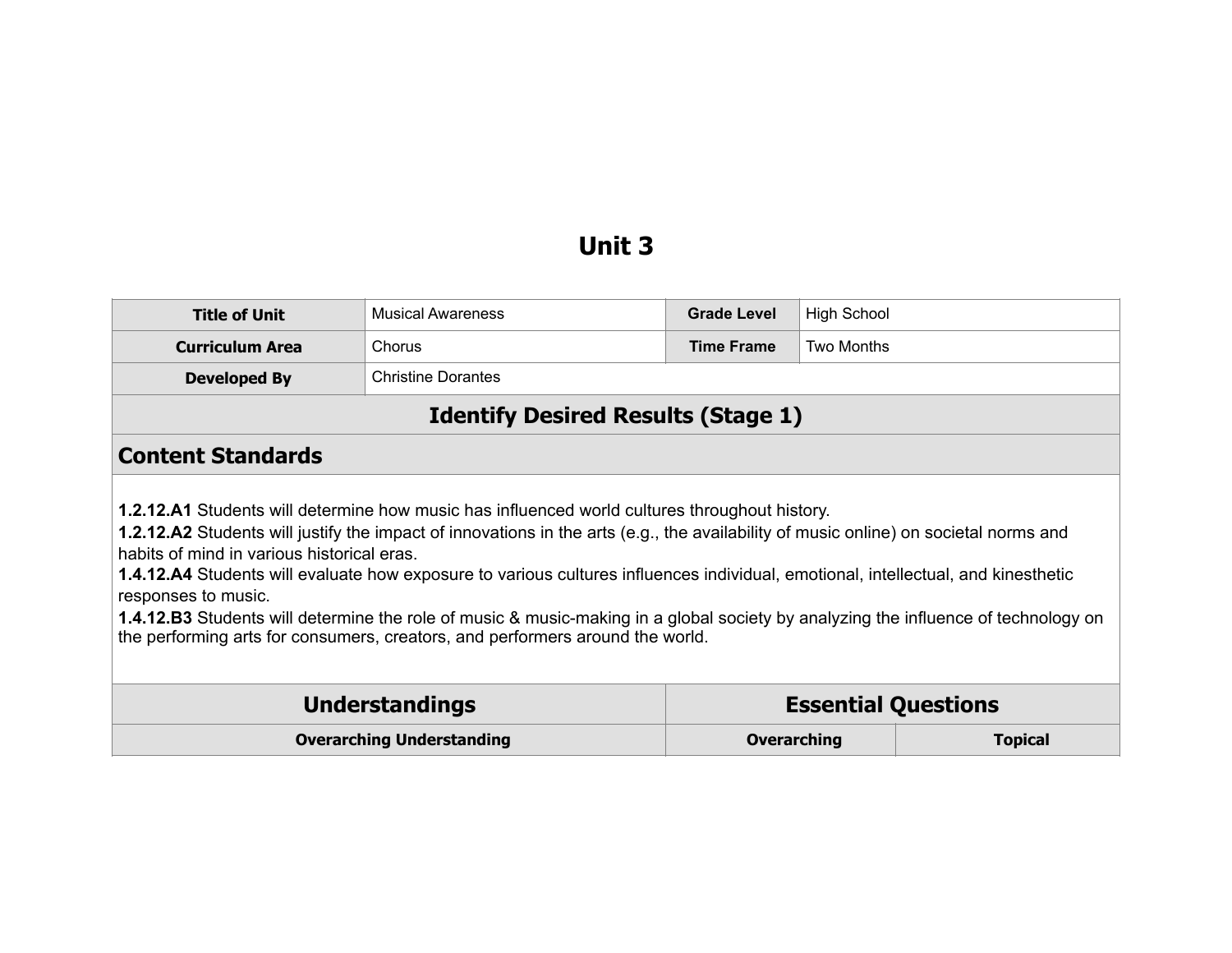| When in rehearsal a musician listens for not only their sectional blend,<br>but also the whole choir's sound.<br>The choir must sound as one voice.<br>Music from different cultures have different choral sounds.<br>Each section has a specific part to play in a piece of music. | How are musical decisions<br>affected by our<br>surroundings?<br>What's crucial to a<br>successful performance?<br>What's not?                                                                                                                                                     | Will a weaker musician<br>perform up to a strong<br>ensemble, as will a strong<br>musician perform down to a<br>weak ensemble?<br>Is tuning a proactive or                                              |  |
|-------------------------------------------------------------------------------------------------------------------------------------------------------------------------------------------------------------------------------------------------------------------------------------|------------------------------------------------------------------------------------------------------------------------------------------------------------------------------------------------------------------------------------------------------------------------------------|---------------------------------------------------------------------------------------------------------------------------------------------------------------------------------------------------------|--|
| <b>Related Misconceptions</b>                                                                                                                                                                                                                                                       | What's the difference between                                                                                                                                                                                                                                                      | reactive process? What is<br>being evaluated when<br>listening to a performance?<br>How does the historical and<br>cultural context of a piece<br>of music affect musical<br>decisions for performance? |  |
| I should sing loud to carry my whole section.<br>One section is more important than the other.<br>Loud singing is the best singing.<br>One music only listen to their own part so they don't get confused with<br>other sections'.                                                  | a good sound and a great<br>sound?                                                                                                                                                                                                                                                 |                                                                                                                                                                                                         |  |
| <b>Knowledge</b><br>Students will know                                                                                                                                                                                                                                              | <b>Skills</b><br>Students will be able to                                                                                                                                                                                                                                          |                                                                                                                                                                                                         |  |
| 1. How to listen to others within the ensemble and react to what is<br>heard.<br>2. How to react to the music of other cultures.<br>3. How music influences a society.<br>4. How technology has influenced music throughout the past 500<br>years.                                  | 1. Coordinate style and articulation from person to person.<br>2. Balance properly within an ensemble.<br>3. Appreciate what role music plays in various cultures<br>and historical eras.<br>4. Students will listen and determine what role they have<br>within a piece of music. |                                                                                                                                                                                                         |  |
| <b>Assessment Evidence (Stage 2)</b>                                                                                                                                                                                                                                                |                                                                                                                                                                                                                                                                                    |                                                                                                                                                                                                         |  |
| <b>Performance Task Description</b>                                                                                                                                                                                                                                                 |                                                                                                                                                                                                                                                                                    |                                                                                                                                                                                                         |  |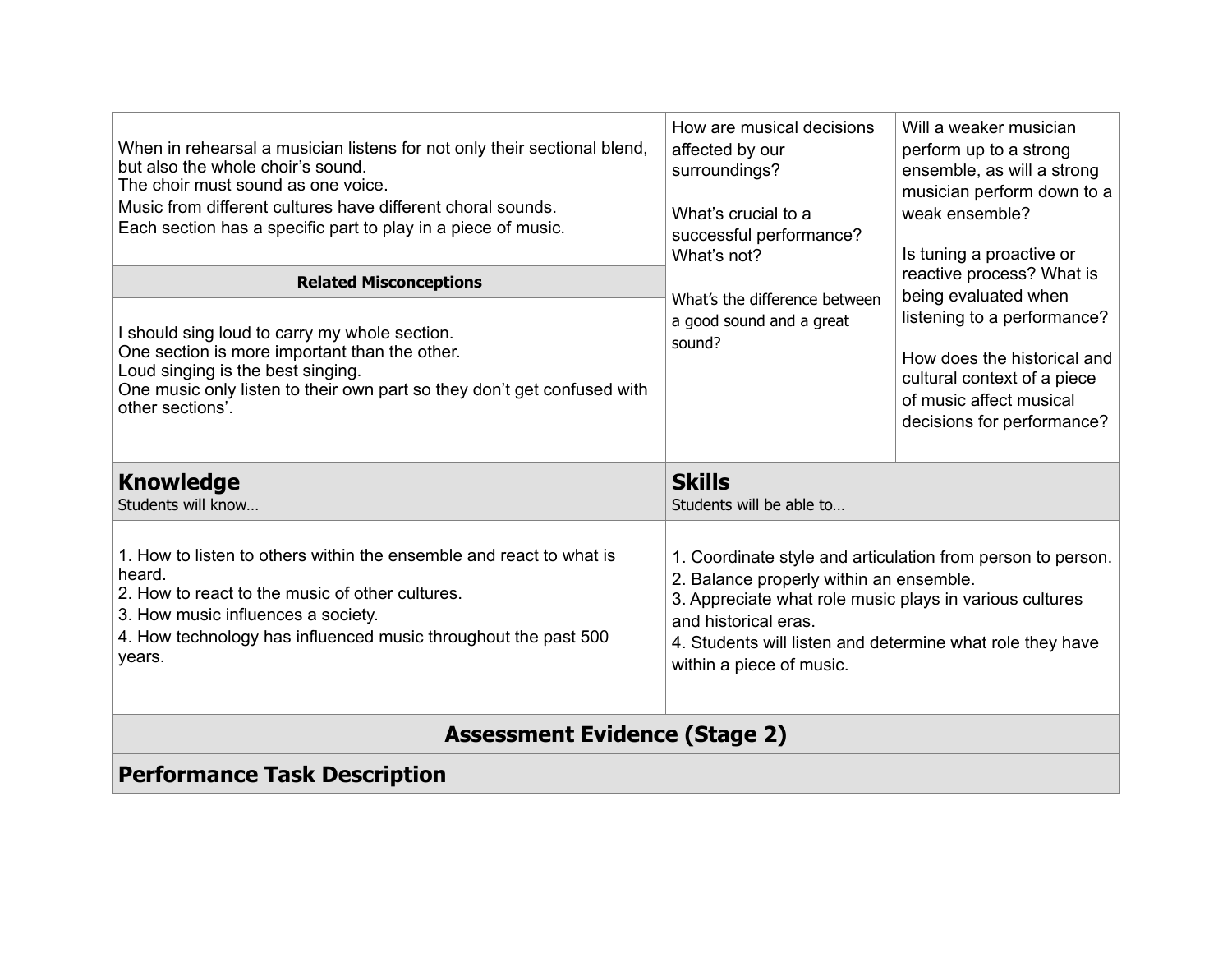| Goal<br><b>Role</b><br>Audience<br><b>Situation</b><br><b>Product/Performance</b><br><b>Standards</b> | Students will acquire an appreciation of music culture and musical awareness as it relates to<br>music history, ultimately promoting one's relative responsibilities to their surroundings.<br>1. Question the students on their historical perspective of composers.<br>2. Evaluate recordings of the ensemble performances.<br>3. Quiz ensemble members on where the melodies lie within a given part to a given work. |  |
|-------------------------------------------------------------------------------------------------------|--------------------------------------------------------------------------------------------------------------------------------------------------------------------------------------------------------------------------------------------------------------------------------------------------------------------------------------------------------------------------------------------------------------------------|--|
| <b>Other Evidence</b>                                                                                 |                                                                                                                                                                                                                                                                                                                                                                                                                          |  |
|                                                                                                       |                                                                                                                                                                                                                                                                                                                                                                                                                          |  |
| Learning Plan (Stage 3)                                                                               |                                                                                                                                                                                                                                                                                                                                                                                                                          |  |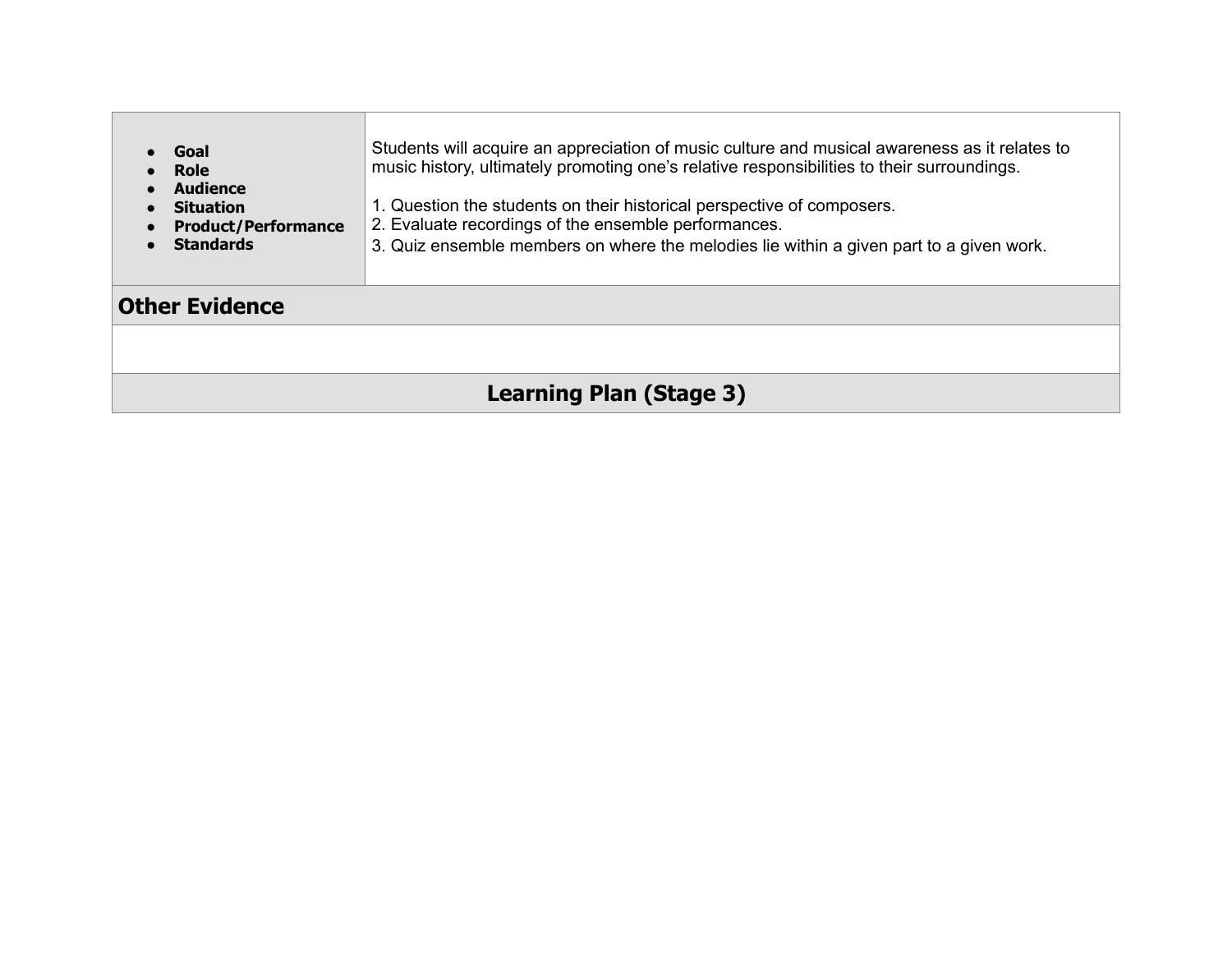| Where are your students headed? Where<br>have they been? How will you make sure the<br>students know where they are going?<br>How will you hook students at the beginning<br>of the unit?<br>What events will help students experience<br>and explore the big idea and questions in the<br>unit? How will you equip them with needed                                                                                                                                                                                                                                                                                           | One of the goals of a music education is to allow students to perform,<br>experience, and discover a variety of music from many different cultures.<br>This curriculum is meant to divert from a purely western mindset, and<br>allow students to classify quality pieces from all cultures. Students will<br>reflect on what they value in music, and find value in the music of others.                                                                                                                                                                                                                                       |
|--------------------------------------------------------------------------------------------------------------------------------------------------------------------------------------------------------------------------------------------------------------------------------------------------------------------------------------------------------------------------------------------------------------------------------------------------------------------------------------------------------------------------------------------------------------------------------------------------------------------------------|---------------------------------------------------------------------------------------------------------------------------------------------------------------------------------------------------------------------------------------------------------------------------------------------------------------------------------------------------------------------------------------------------------------------------------------------------------------------------------------------------------------------------------------------------------------------------------------------------------------------------------|
| skills and knowledge?<br>How will you cause students to reflect and<br>rethink? How will you guide them in<br>rehearsing, revising, and refining their work?<br>How will you help students to exhibit and<br>self-evaluate their growing skills, knowledge,<br>and understanding throughout the unit?<br>How will you tailor and otherwise personalize<br>the learning plan to optimize the engagement<br>and effectiveness of ALL students, without<br>compromising the goals of the unit?<br>How will you organize and sequence the<br>learning activities to optimize the<br>engagement and achievement of ALL<br>students? | Students will choose skill appropriate music to perform at their spring<br>concert based on a specific.<br>Students will watch and perform music to assess it for meaning and<br>structure.<br>Students will translate and research songs from other cultures to assess<br>them for meaning.<br>The weekly practice journal will change to a more specific format this<br>marking period. There is an added section where students notate music<br>that is challenging. This will help them identify which playing skills they<br>need to practice. https://drive.google.com/drive/u/0/folders/<br>0B61kyXD0sq94dmZobmNTUXlZdXM |

## **Unit 4**

| <b>Title of Unit</b>                             | <b>Vocal Production</b> | <b>Grade Level</b> | High School  |
|--------------------------------------------------|-------------------------|--------------------|--------------|
| <b>Curriculum Area</b>                           | Music                   | <b>Time Frame</b>  | Three Months |
| <b>Christine Dorantes</b><br><b>Developed By</b> |                         |                    |              |
| <b>Identify Desired Results (Stage 1)</b>        |                         |                    |              |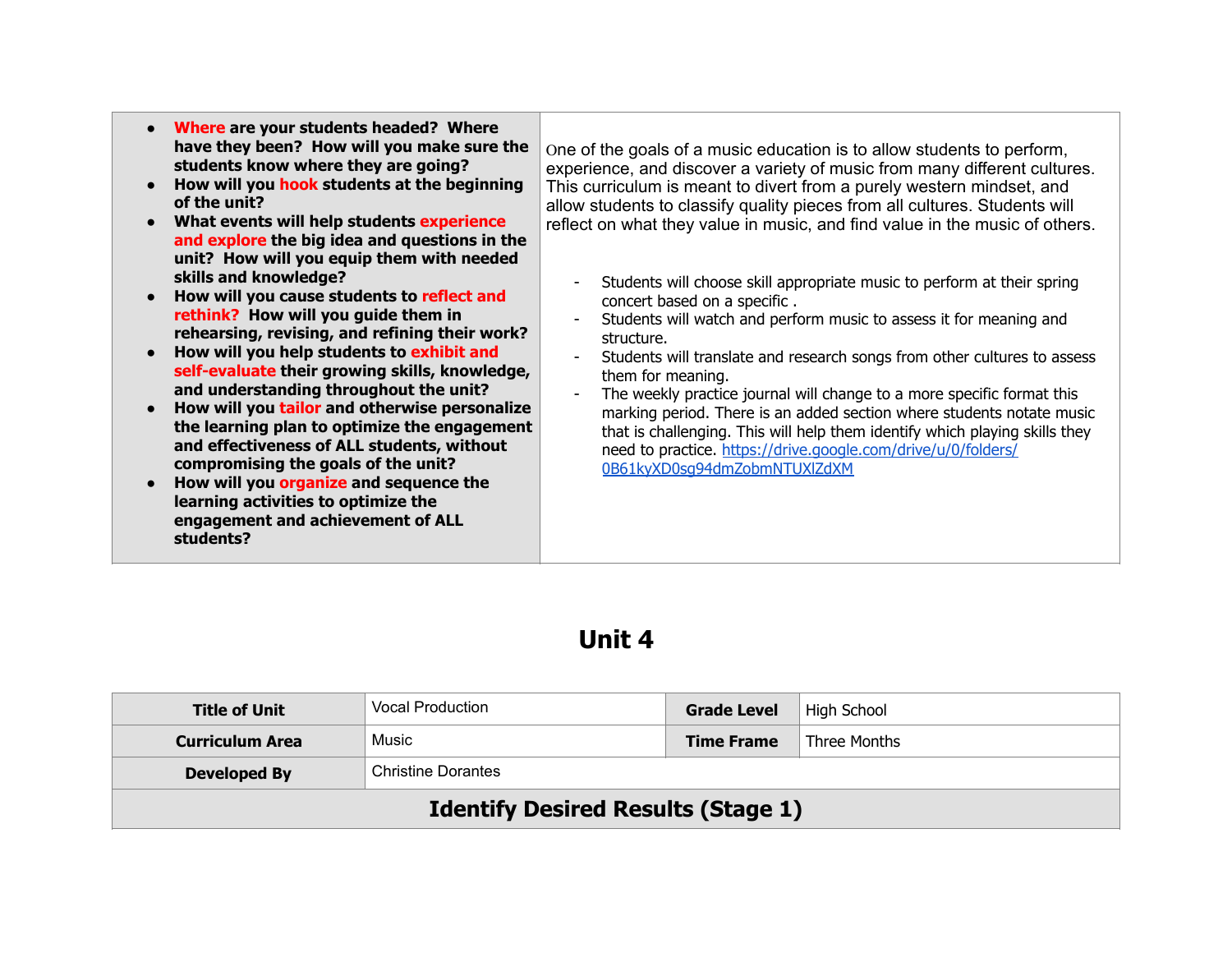#### **Content Standards**

**1.3.12.B.3** Students will understand physical elements that make up the essential vocal anatomy in the human body. **1.3.12.B.4** Students will know that basic vocal arranging skills require theoretical understanding of music composition and proper, healthy vocal tract usage.

**1.4.12.B.2** Students will learn that the cohesiveness of a piece of music and its ability to communicate a theme can be directly affected by the artist's technical proficiency as well as by the manner and physical context in which it is performed.

| <b>Understandings</b>                                                                                                                                                                                                                                                                                                                                     | <b>Essential Questions</b>                                                                                                                                 |                                                                                                                                                                                                                            |
|-----------------------------------------------------------------------------------------------------------------------------------------------------------------------------------------------------------------------------------------------------------------------------------------------------------------------------------------------------------|------------------------------------------------------------------------------------------------------------------------------------------------------------|----------------------------------------------------------------------------------------------------------------------------------------------------------------------------------------------------------------------------|
| <b>Overarching Understanding</b>                                                                                                                                                                                                                                                                                                                          | <b>Overarching</b>                                                                                                                                         | <b>Topical</b>                                                                                                                                                                                                             |
| Posture and alignment affect sound.<br>The Diaphragm, Larynx, Windpipe/Trachea, Vocal Cords/Folds, Soft<br>Palate,<br>Hard Palate, Lips, Teeth, and Tongue, work together to form sound.<br>Phonation and virato is affected by resonance.<br><b>Related Misconceptions</b><br>Vibrato is affected by the jaw.<br>You have to sing harder to sing louder. | How is sound produced with<br>the human voice?<br>How can the voice be.<br>manipulated in healthy and<br>unique ways that contribute<br>to a piece of art? | What are the different voice<br>classifications?<br>What are some healthy and<br>efficient vocal techniques<br>that male and female choir<br>member need to practice to<br>develop range, accuracy in<br>matching pitches? |
| <b>Knowledge</b><br>Students will know                                                                                                                                                                                                                                                                                                                    | <b>Skills</b><br>Students will be able to                                                                                                                  |                                                                                                                                                                                                                            |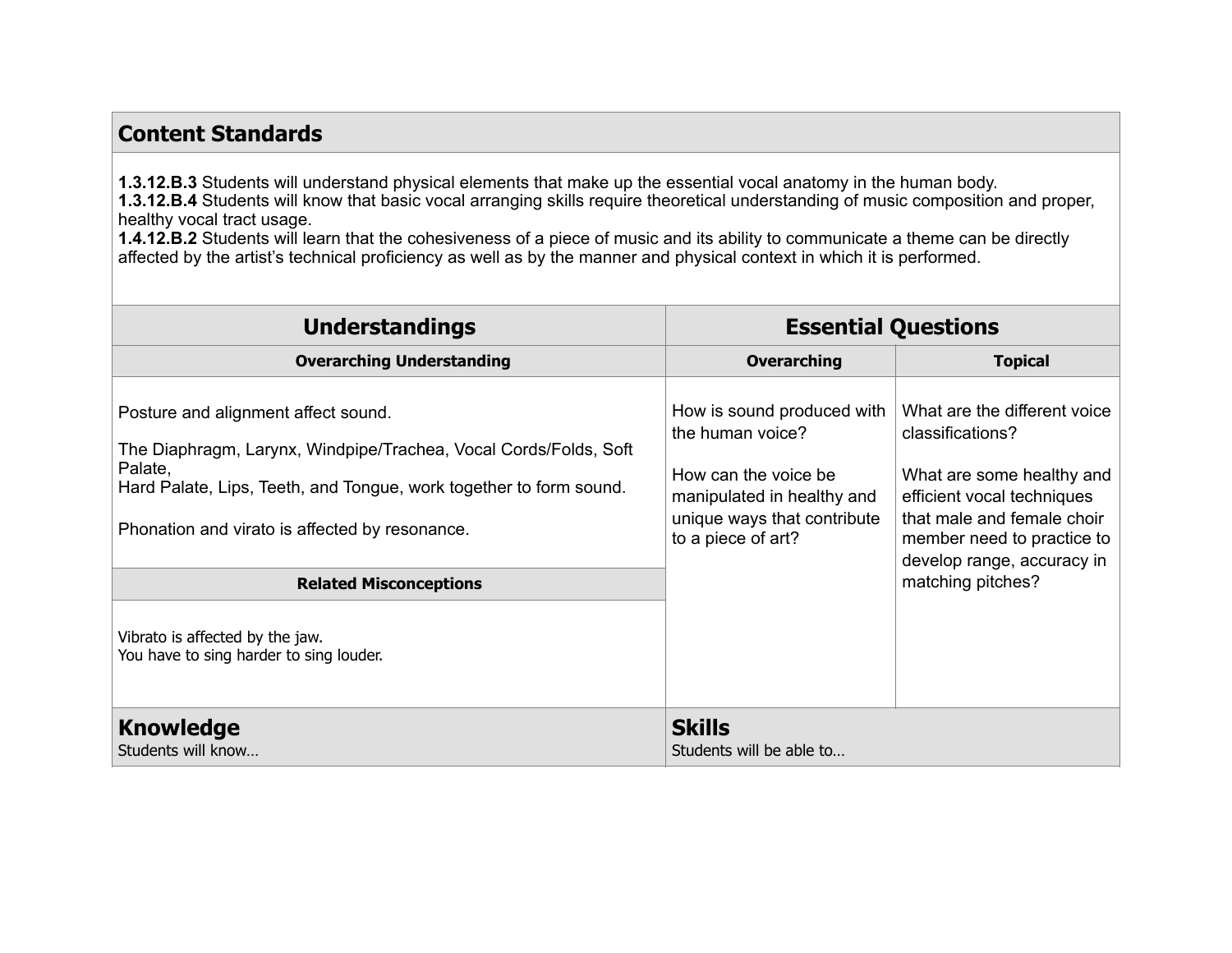| 1. Elements of the vocal anatomy.<br>2. Proper vocal ranges in various ensembles.<br>3. Appropriate techniques for developing improved vocal production.<br>4. What usage of vocal technique is appropriate given the historical<br>context of the work being performed. |                                                                                                                                                                                                                                                                                               | 1. Expressive singing of choral works to be performed.<br>2. Sight-read a variety of choral literature.<br>3. Perform independent parts in choral works.<br>4. Use proper articulations using their prior knowledge of<br>historical context. |  |
|--------------------------------------------------------------------------------------------------------------------------------------------------------------------------------------------------------------------------------------------------------------------------|-----------------------------------------------------------------------------------------------------------------------------------------------------------------------------------------------------------------------------------------------------------------------------------------------|-----------------------------------------------------------------------------------------------------------------------------------------------------------------------------------------------------------------------------------------------|--|
| <b>Assessment Evidence (Stage 2)</b>                                                                                                                                                                                                                                     |                                                                                                                                                                                                                                                                                               |                                                                                                                                                                                                                                               |  |
| <b>Performance Task Description</b>                                                                                                                                                                                                                                      |                                                                                                                                                                                                                                                                                               |                                                                                                                                                                                                                                               |  |
| Goal<br>Role<br><b>Audience</b><br><b>Situation</b><br><b>Product/Performance</b><br><b>Standards</b>                                                                                                                                                                    | The students will demonstrate accurate knowledge of the vocal anatomy and vocal production,<br>develop skills appropriate to their age, gender and voice classification and apply listening skills<br>and the process of critique in distinguishing different qualities of the singing voice. |                                                                                                                                                                                                                                               |  |
| <b>Other Evidence</b>                                                                                                                                                                                                                                                    |                                                                                                                                                                                                                                                                                               |                                                                                                                                                                                                                                               |  |
|                                                                                                                                                                                                                                                                          |                                                                                                                                                                                                                                                                                               |                                                                                                                                                                                                                                               |  |
| <b>Learning Plan (Stage 3)</b>                                                                                                                                                                                                                                           |                                                                                                                                                                                                                                                                                               |                                                                                                                                                                                                                                               |  |